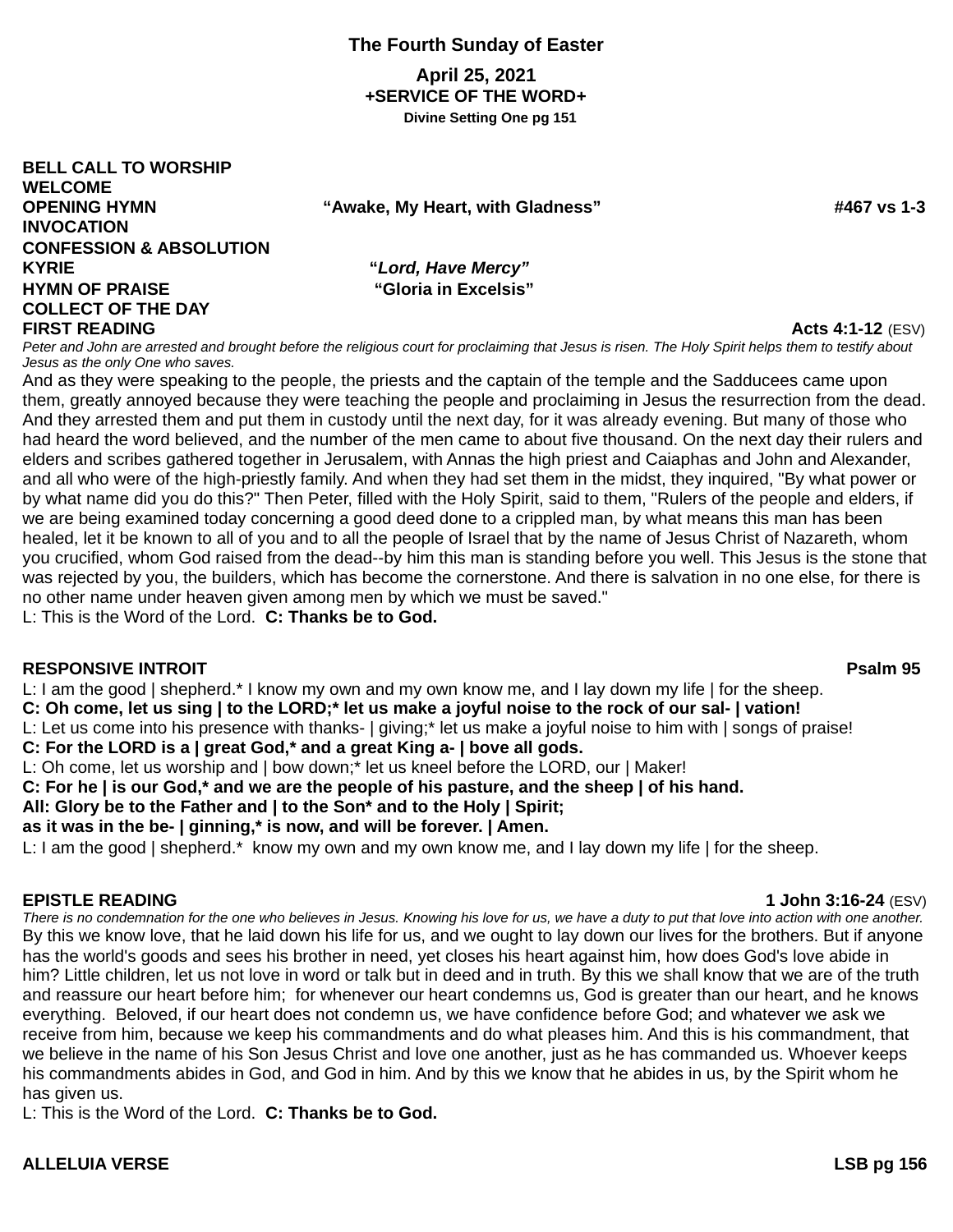*Jesus is our Good Shepherd who laid down his life for all sheep - for all people.* L: The Holy Gospel according to St John the tenth chapter. **C: Glory to you, O Lord.**

I am the good shepherd. The good shepherd lays down his life for the sheep. He who is a hired hand and not a shepherd, who does not own the sheep, sees the wolf coming and leaves the sheep and flees, and the wolf snatches them and scatters them. He flees because he is a hired hand and cares nothing for the sheep. I am the good shepherd. I know my own and my own know me, just as the Father knows me and I know the Father; and I lay down my life for the sheep. And I have other sheep that are not of this fold. I must bring them also, and they will listen to my voice. So there will be one flock, one shepherd. For this reason the Father loves me, because I lay down my life that I may take it up again. No one takes it from me, but I lay it down of my own accord. I have authority to lay it down, and I have authority to take it up again. This charge I have received from my Father."

L: This is the Gospel of the Lord. **C: Praise to You, O Christ.**

| <b>APOSTLES' CREED</b>       |                                   |                        |
|------------------------------|-----------------------------------|------------------------|
| <b>CHILDREN'S MESSAGE</b>    |                                   | <b>Rachel Saunders</b> |
| <b>HYMN OF THE DAY</b>       | "The King of Love My Shepherd Is" | #709                   |
| <b>SERMON</b>                |                                   |                        |
| <b>OFFERING</b>              |                                   |                        |
| <b>OFFERTORY</b>             | "What Shall I Render to the Lord" | <b>LSB pg 159</b>      |
| <b>PRAYERS OF THE CHURCH</b> |                                   |                        |
| <b>LORD'S PRAYER</b>         |                                   |                        |
| <b>BENEDICTION</b>           |                                   |                        |
| <b>CLOSING HYMN</b>          | "I Am Jesus' Little Lamb"         | #740                   |
| <b>ANNOUNCEMENTS</b>         |                                   |                        |
|                              |                                   |                        |
|                              |                                   |                        |

#### **PRAYER REQUESTS**

Rev Mike Neidow, Rev Ben Kaiser, Emmanuel Lutheran Church & School, York

Rev Eddie Mekasha, missionary to Sudanese and Ethiopian Immigrants

#### **For Our Congregation and Community: Rita Ritterling, healing from a broken arm**

#### **Karen Stuart (Roy Richter's mother), recovering from open heart surgery**

#### **Denny Conell recovering from open heart surgery**

**Dealing with an illness:** LaVern Stuhr, Joan Naber, Andrea Swanson Kuester, Jenni Conell, Shelley Scheele, Stephen Ramsey, Christal Fehlhafer, Roger Rhodes, Aaron DeWaard, Paula Huebschman (Jamie Ramsey's mother), Mitch Peeks, Hawley Family Bill Chessar (brother of Teresa Rathjen), Sheila Franks, Dick Greenwood, Linda Ehlers, Carole Stern (Heather Wellman's mother), Shelley Neemeyer (Sheri Hahn's sister-in-law), Mya Noreen (Great Grand Daughter of Darlene Link)

**Recovering from surgery: Dennis Conell,** Lois Richters, Jackie Corner, Collin Sansom**,** Duane Barth, Anna (Friend of DuAnne Deremer)

**Declining Health:** Norma Ehlers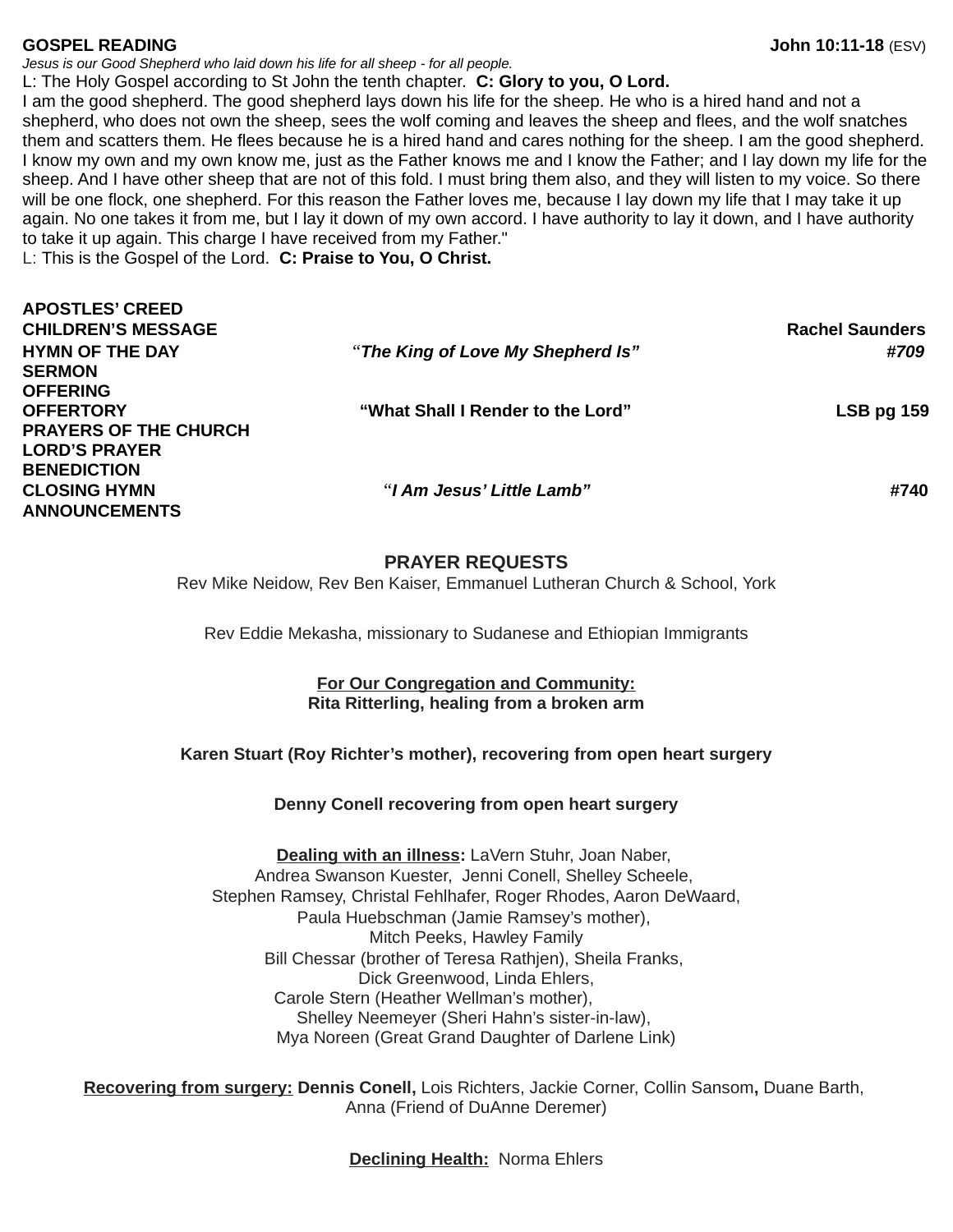| † St. Paul Visitation Ministry †  |                   |                                      |                                                |                 |  |  |  |
|-----------------------------------|-------------------|--------------------------------------|------------------------------------------------|-----------------|--|--|--|
| <b>Duane Barth</b>                | <b>Don Butzke</b> | Linda Ehlers                         | <b>Paul Heidorn</b>                            | Norma Ehlers    |  |  |  |
| <b>Christine Erks</b> Jim Klepper |                   | <b>Rosemary Matlock Elsie Pirrie</b> |                                                | Alretta Klepper |  |  |  |
| <b>LaVerne Rohren</b>             | *Bill West        |                                      | *Marilyn Ziemke Delores Nordmeyer Ardith Stuhr |                 |  |  |  |
| *denotes nonmember                |                   |                                      |                                                |                 |  |  |  |

*St. Paul Lutheran Church: 1100 D Street, Utica, Nebraska 402-534-2200 (phone); School:402-534-2121 Pastor: Rev. Jon Dunbar; Visitation Pastor:; Principal: Mr. Bob Brauer* Cell:402-641-4813 Cell: Cell:402-534-3406 *DCE: Brittany Fulcer; 414-292-8069*

#### *In Response to God's Love*

**April 18** : Total Attendance: 182 Sunday School: 8 Online: 126

#### *VOLUNTEERS:*

# **TODAY(04-25-21) Acolyte:** Kendra Sugden **Lay Reader:** Gene Schlechte **Organist:** Pat Koch

# *THIS WEEK*

| <b>SUNDAY (04-25)</b>  | 9:00 AM   | Worship online and in person                          |
|------------------------|-----------|-------------------------------------------------------|
|                        | 10:30 AM  | Bible Study online and in person and Sunday School    |
|                        | 6:00 PM   | Junior High Youth Group                               |
|                        | 7:30 PM   | Senior High Youth Group                               |
| $MONDAY (04-26)$       | 1:00 PM   | <b>Bible Study</b>                                    |
| <b>TUESDAY (04-27)</b> | 8:00 PM   | <b>LLL Meeting</b>                                    |
| WEDNESDAY (04-28)      | 3:45 PM   | Midweek Class                                         |
|                        | 7:00 PM   | Womens Bible Study @Jami Utter's home                 |
|                        | 7:00 PM   | <b>St Paul School Athletic Banquet</b>                |
| THURSDAY (04-29)       |           |                                                       |
| <b>FRIDAY (04-30)</b>  | 6:00 AM   | Men's Bible Study                                     |
| SATURDAY (05-01)       | --------- |                                                       |
| <b>SUNDAY (05-02)</b>  | 8:00 AM   | Worship w/Communion online and in person              |
|                        | 10:00 AM  | Confirmation Service w/Communion online and in person |
|                        | 6:00 PM   | Junior High Youth Group                               |
|                        | 7:30 PM   | Senior High Youth Group                               |
|                        |           |                                                       |

| As of 04-21-21                               | Amount received<br>04-18-21 | Needed each<br>week | <b>Received YTD</b><br>2021 | <b>YTD Amount needed</b><br>to cover 2021 budget | <b>Difference</b> |
|----------------------------------------------|-----------------------------|---------------------|-----------------------------|--------------------------------------------------|-------------------|
| <b>General Fund</b>                          | \$7,491.00                  |                     | \$210,447.00                |                                                  |                   |
| <b>Thrivent Choice</b>                       | \$0.00                      |                     | \$2,113.00                  |                                                  |                   |
| <b>School Tuition</b>                        | \$0.00                      |                     | \$15,405.00                 |                                                  |                   |
| <b>Total</b>                                 | \$7,491.00                  | \$15,844.00         | \$227,965.00                | \$245,642.00                                     | $-$17,677.00$     |
| <b>Building Fund</b>                         | \$0.00                      |                     | \$250.00                    | Bldg Fund**                                      | \$46,917.00       |
| Teacherage Fund                              | \$0.00                      |                     | \$300.00                    | Teacherage Fund                                  | \$0.00            |
| <b>Restricted Funds</b><br>(other than bldg) | \$266.00                    |                     | \$1,557.00                  |                                                  |                   |
| Mekasha Mission<br>(9/20-8/21) 5k goal       | \$190.00                    | \$96.00             | \$3,175.00                  | \$3,173.00                                       | \$2.00            |

Current Operating Note: \$0.00 (debt limit is \$90,000) \*\*Insurance Proceeds Received